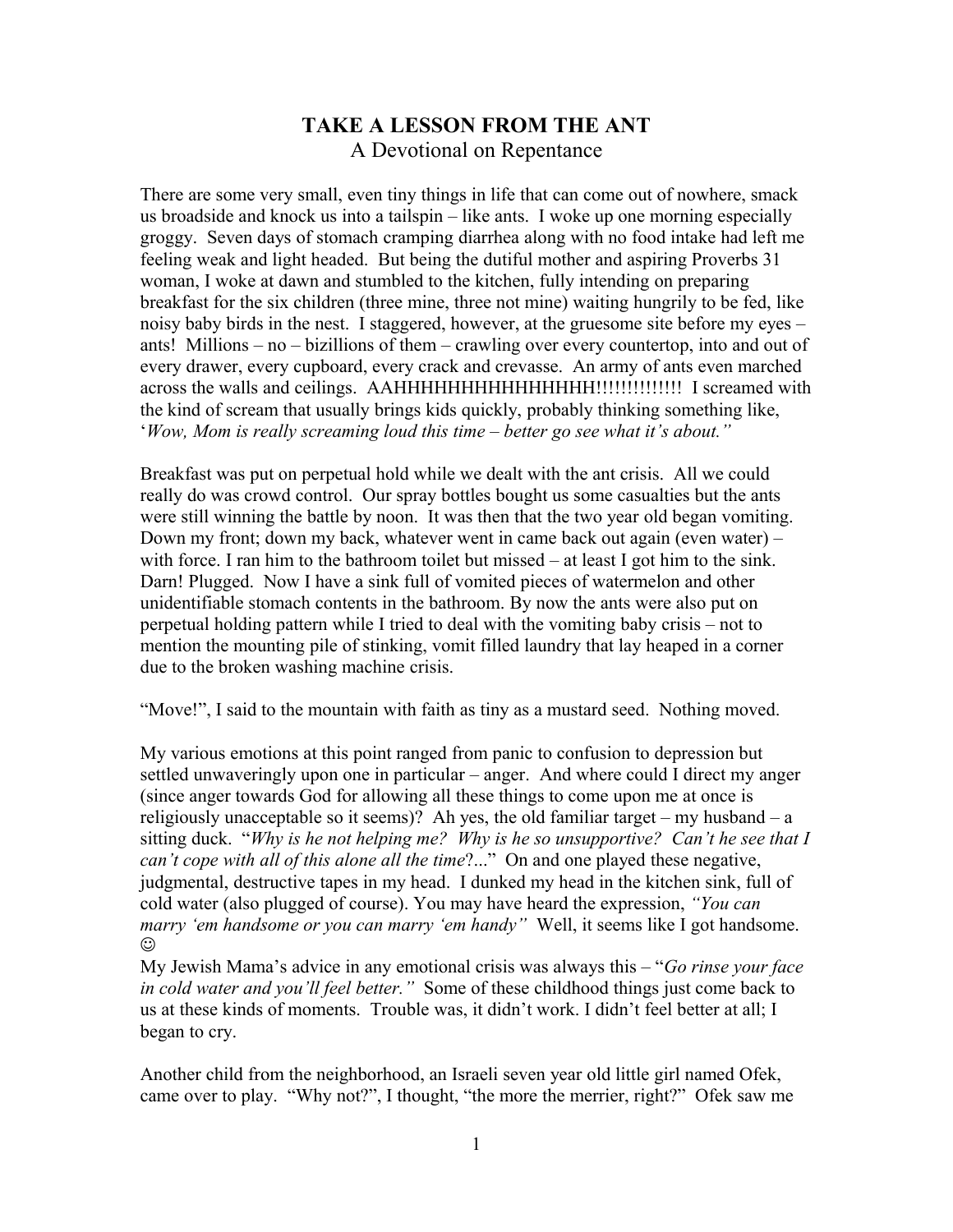weeping over my kitchen sink and expressed her sincere concern. "*Why are you crying Mammy? Whatever is wrong?*" I couldn't answer. I could only cry harder. *"Liat, Liat! Your Imah (mother) is crying! Come see. ",* she said as she pulled my daughter over to 'see Mom cry', clearly distressed at my distress.

It seemed easier to vent in Hebrew so I began to express how overwhelmed I felt and how lonely and alone. "*No one cares for my life*", I said. "*I work all day from morning till night and no one sees*." I was seriously getting into this pity party now. "*I take care of everyone else's kids and no one ever thinks to take care of mine. I never have a break!*"

"*What about your husband*?", Ofek inquires innocently. "*He doesn't care about me either*!", I respond with a sniffle. "*Why not*?", she asks, in true feminine fashion. "*Oh, he cares only for himself. I have been sick and eaten nothing for a week and he doesn't care at all. No one cares*…"

Ofek is truly shocked. I can tell she cares. She may be only seven, but she is my friend now. "*Are you brogus*?", Ofek asks.

 When a Hebrew- speaking child says they are brogus with you, they mean they are no longer friends; they are mad at you and don't want a relationship with you; friendship has been severed, whether temporarily or permanently. I think for a moment about how to respond. I know I really should say "no, we still love each other" – it would be the 'Christian thing' to say. But I am mad. And so I speak the unthinkable, "*Yes, I am brogus with him*." Silly to be having this heart to heart conversation with a little girl but she was there and she cared enough to ask.

Somehow, this terrible, horrible, no-good, awful day mercifully passed. My friend, Vickie came by. A woman with an answer for everything, she simply would not accept my pitiful whining that I can't take it anymore. "Oh don't you say that girl! Yes you can, girl!". She kept at me like a cheerleader to a flagging team, and held Avi so that I could at least shower off the vomit and put on clean, dry clothes. I felt embarrassed that she, not being a Believer in Yeshua, should see someone who is in such a helpless and overwhelmed state. How could I continue to witness to her after this? Where was my walking in victory and triumph in Yeshua? But she had helped me and I was grateful.

The next morning, I awoke to a new dawn, remembering that His mercies are new every morning therefore we are not consumed. But then I saw them – ants! Swarming hordes of the little black demons, they seized upon any tiny crumb that had fallen on the floor or been left on the countertop overnight. It took me awhile, but I finally managed to get the ants (and the vomit) cleaned up once Vicki revealed the secret ingredient to keeps ants away.  $1$  But it took me a lot longer to clean up after my angry and self-pitying tirade. More tears, more time and a few good, hot cups of tea helped. Listening to a beautiful music  $CD^2$  $CD^2$  that ministered in a very real way to my soul helped, as did reading a truly

<span id="page-1-0"></span><sup>&</sup>lt;sup>1</sup> Boric acid powder

<span id="page-1-1"></span><sup>2</sup> Songs of Ministry by Dennis Jernigan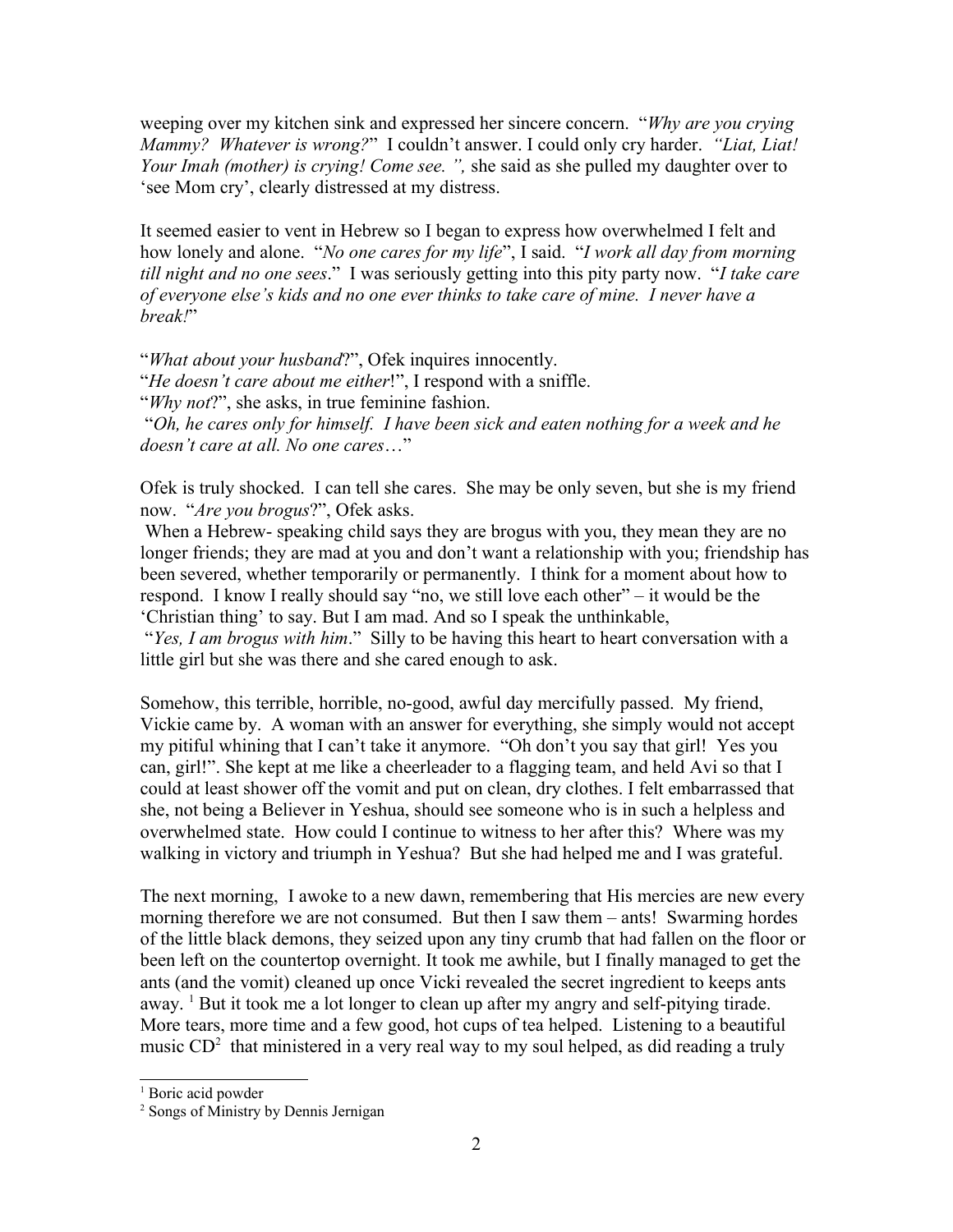honest book that spoke to my heart as a woman.<sup>[3](#page-2-0)</sup> I got honest with the Lord and He eventually revealed to me the lesson He wanted me to learn from the ant invasion. This is basically what He said,

"*Hannah, these ants you see represent the demonic realm. Just as the ants are attracted to any crumb of food, so are the demons attracted to even the smallest and most insignificant of sins. Even a crumb of sin will draw hordes and hordes of demons!"*

Just as we had to sweep the ants out the door and then wash every vulnerable surface with bleach, so too do we need to deal with our sins and the demons that are attracted to them in a similar way. We sweep them out the door by repenting of our sins and then do a total cleanse by washing, not with bleach, but with the powerful and precious blood of Yeshua (Jesus). We cannot afford to be casual anymore about our sins if we want to keep the demonic realm off our back and out of our homes and families. Remember, even the smallest sins will draw hordes of demons just as the smallest crumb draws an army of ants! Every sin that the Holy Spirit and the Word reveals must be dealt with, and ASAP!

I began to understand that if I didn't want to wake up to the gross sight of ants swarming all over my kitchen in the morning, I needed to clean up after supper a lot better than I had been doing in the past. I tend to be 'casual' about my housekeeping (a nice way of saying I can be messy). My son's first attempt at composing a song contained the words, "Help me Lord, I have a pig-sty for a home…." Imagine that! Kids say the funniest things, don't they?  $\circledcirc$  It may not actually have been a pig sty, but maintaining my kitchen at this scrupulously level of cleanliness stretched me way beyond my comfort zone and meant I had to forgo a lot of other things I'd much rather be doing than cleaning. I had to make sure that not even one crumb of food was left on any countertop. Every dish had to be washed. All floors had to be not only swept but also wet mopped with bleach in the water. Often it took me until after midnight to clean  $up$  – but it was worth it to wake up and find my kitchen clean, free of pests and ready to cook in.

The Holy Spirit then showed me that in a similar way, the worst manifestation of a demonic invasion happens when the sin is left undealt with overnight. The Word says, **"Do not let the sun go down on your wrath, nor give place to the devil…."** (Ephesians 4:26) I was finally 'getting it'. I can go to bed angry, saying, "*Ah, forget it; it's not worth the effort to get this all cleaned up…and anyways, it wasn't really so bad – what's one little crumb of bitterness and resentment? Where's the harm in a few unkind words spoken*?" The price we pay is way too high for this kind of casual attitude towards our sin, especially anger but also pride, rebellion, or any other sin. When we allow that anger to remain overnight, not dealing with it through repentance and the cleansing of the blood of the Lamb, we have just invited hordes of demons to take up residence with us. And then we wonder why things are not working out in our lives?!

Today I got mad at my husband again and called him a few choice names under my breath. After all, why should today be different that any other day? My husband seems to have the unique ability, of all the people in the world, to provoke me to absolute wrath-

<span id="page-2-0"></span><sup>3</sup> Captivating by Stasi & John Eldredge